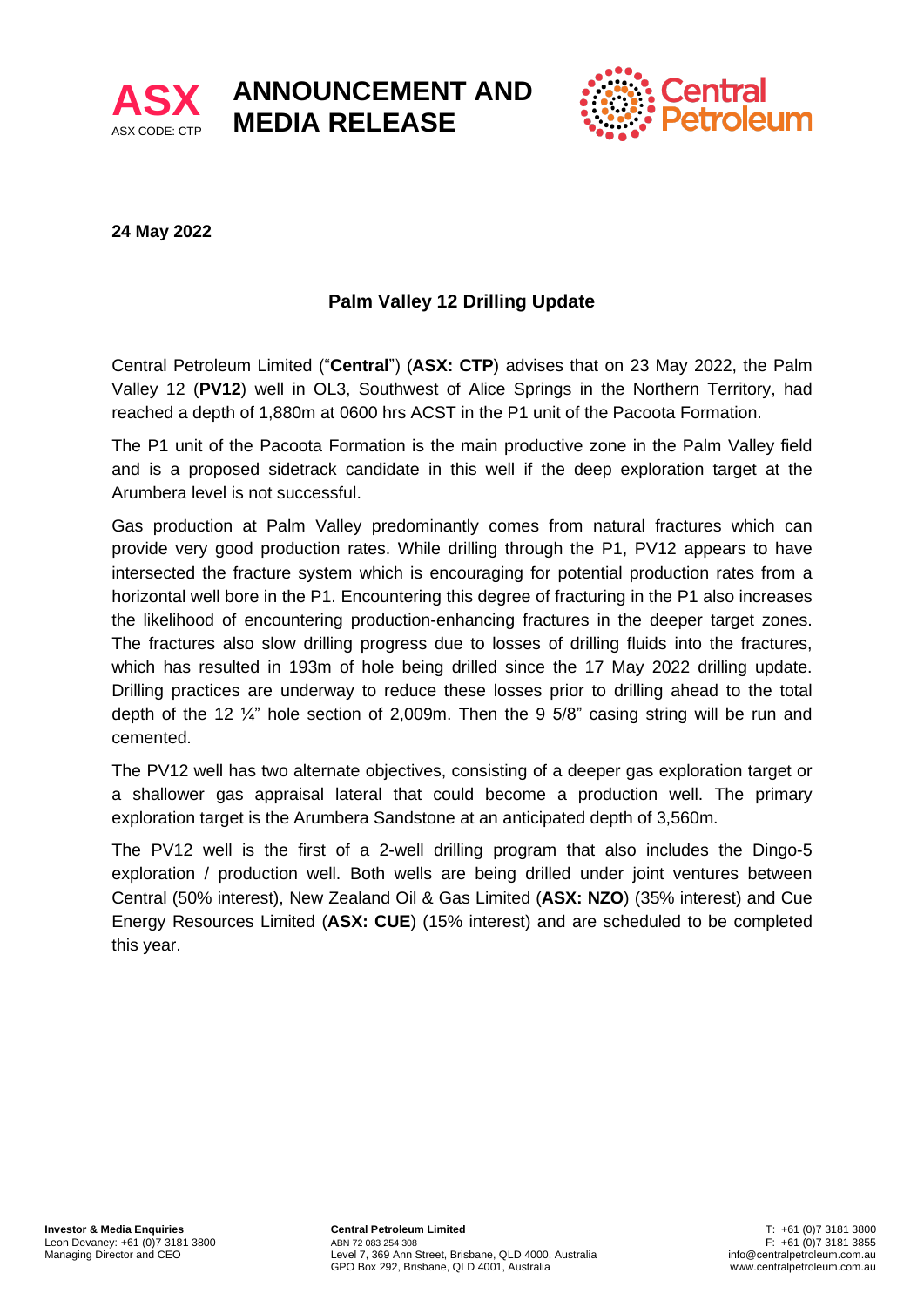

## **Fig 1. Location of Permit OL3 and Palm Valley-12 exploration well.**

### **-ends-**

This ASX announcement was approved and authorised for release by Leon Devaney, Managing Director and Chief Executive Officer.

#### **About Central Petroleum**

Central Petroleum Limited (Central) is an established ASX-listed Australian oil and gas producer (ASX: CTP) with exploration and appraisal permits in the Northern Territory (NT) and Queensland. Central has grown to become the largest onshore gas Operator in the NT, supplying residential and industrial customers in the NT and wider Australian east coast market.

Central is seeking to become a major domestic energy supplier, in addition to helium and "gold" hydrogen, with exploration, appraisal and development plans across 180,000 km<sup>2</sup> of tenements in Queensland and the NT, including some of Australia's largest known onshore conventional gas prospects in the Amadeus Basin and prospective CSG resources in the Surat Basin.

#### *General Disclaimer and explanation of terms:*

*This document is not intended for prospective investors and does not purport to provide all of the information an interested party may require in order to investigate the affairs of Central Petroleum Limited ("Company"). The data and information herein are subject to change.*

*This document may contain forward-looking statements. Forward looking statements are only predictions and are subject to risks, uncertainties and assumptions which may be outside the control of the Company and could cause actual results to differ materially from these statements. These risks, uncertainties and assumptions include (but are not limited to) funding, exploration, commodity prices, currency fluctuations, economic and financial market conditions in various countries and regions, environmental risks, legislative, fiscal or regulatory developments, political risks, project delay or advancement, approvals, cost estimates and other risk factors described from time to time in the Company's reports filed with the ASX. Actual values, results or events may be materially different to those expressed or implied in this document. Given these uncertainties, readers are cautioned not to place reliance on forward looking statements. Any forward looking statement in this document is valid only at the date of issue of this document. Subject to any continuing*